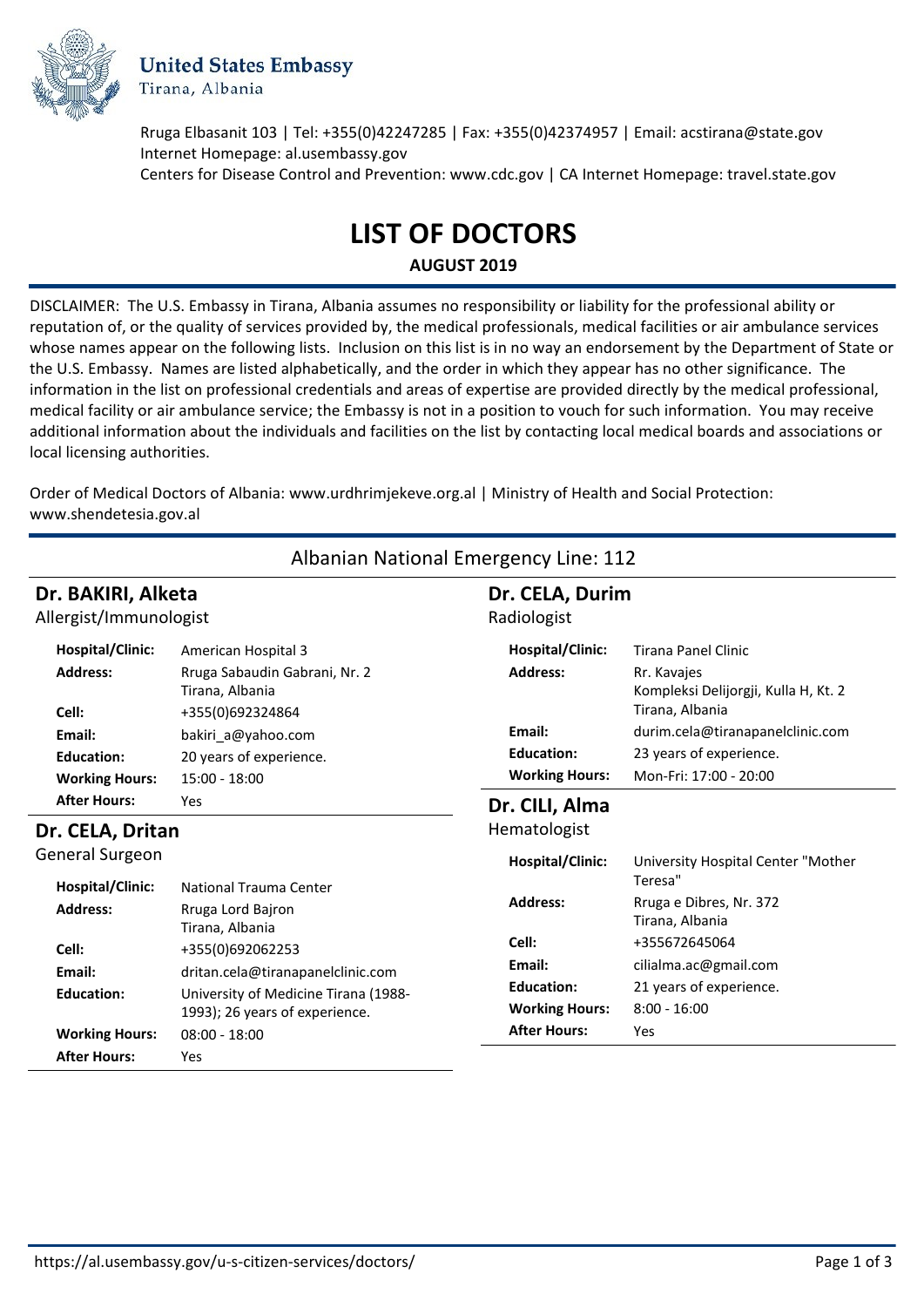## **Dr. DEMI, Tasim**

E.N.T.

| <b>Hospital/Clinic:</b> | Poliambulanca "At Luigji Monti"                                                                       |
|-------------------------|-------------------------------------------------------------------------------------------------------|
| <b>Address:</b>         | Rruga e Kavajes                                                                                       |
|                         | Tirana, Albania                                                                                       |
| Cell:                   | +355(0)682429090                                                                                      |
| Fax:                    | +355(0)42231125                                                                                       |
| Email:                  | ingrid.demi@gmail.com                                                                                 |
| <b>Education:</b>       | Univeristy of Tirana (1961-1966);<br>Specialization (1966-1968); PhD in<br>Otorhinolaryngology (1996) |
| <b>Working Hours:</b>   | $10:00 - 12:00$                                                                                       |
| <b>After Hours:</b>     | Yes                                                                                                   |

## **Dr. DUSHAJ, Dritan**

Nephrologist

| <b>Hospital/Clinic:</b><br>Address: | Hygeia Hospital<br>Mbikalimi i Kamzes<br>Mezes-Fushe<br>Tirana, Albania                                                                                                                                                                     |
|-------------------------------------|---------------------------------------------------------------------------------------------------------------------------------------------------------------------------------------------------------------------------------------------|
| Cell:                               | +355(0)697045022                                                                                                                                                                                                                            |
| Fax:                                | +355(0)42388996                                                                                                                                                                                                                             |
| Email:                              | ddushaj@hygeia.al; ddushaj@yahoo.com                                                                                                                                                                                                        |
| <b>Education:</b>                   | Faculty of Medicine of the University of<br>Tirana (1997-2003); Master in Science<br>"Public Health and Hospital<br>Management" (2010-2011); Nephrology<br>& Hypertension "Mother Teresa Hospital"<br>(2011-2014) - 22 years of experience. |
| <b>Working Hours:</b>               | $08:00 - 16:00$                                                                                                                                                                                                                             |
| <b>After Hours:</b>                 | Yes                                                                                                                                                                                                                                         |

## **Dr. GJYLAMETI, Eni**

Dentist

| <b>Hospital/Clinic:</b><br><b>Address:</b> | <b>Imperial Dental Center</b><br>Rr. Flbasanit<br>(Perballe Postes Nr. 1)<br>Tirana |
|--------------------------------------------|-------------------------------------------------------------------------------------|
| Cell:                                      | +355692324123                                                                       |
| Email:<br><b>Working Hours:</b>            | etutulaku@gmail.com<br>09:00 - 19:00                                                |
| <b>After Hours:</b>                        | Yes                                                                                 |

## **Dr. GRADICA, Fadil**

Thoracic Surgeon/General Surgeon

| Hospital/Clinic:      | University Hospital "Shefqet Ndroqi"                                                                                                                   |
|-----------------------|--------------------------------------------------------------------------------------------------------------------------------------------------------|
| <b>Address:</b>       | Rr. Shefqet Ndroqi                                                                                                                                     |
|                       | Tirana, Albania                                                                                                                                        |
| Cell:                 | +355(0)682130841                                                                                                                                       |
| Email:                | fadil gradica68@hotmail.com                                                                                                                            |
| <b>Education:</b>     | Faculty of Medicine, University of Tirana<br>(1986-1991); Lecturer of Thoracic Surgery<br>at Faculty of Medicine, University of<br>Tirana (1992-1996). |
| <b>Working Hours:</b> | $08:00 - 16:00$                                                                                                                                        |
| <b>After Hours:</b>   | Yes                                                                                                                                                    |

## **Dr. MARKO, Ornela**

Allergist/Immunologist

| Hospital/Clinic:      | American Hospital 2                                                                                       |
|-----------------------|-----------------------------------------------------------------------------------------------------------|
| <b>Address:</b>       | Rr. Dibres                                                                                                |
|                       | Tirana, Albania                                                                                           |
| Cell:                 | +355(0)674612600                                                                                          |
| Email:                | orenal.marko@spitaliamerikan.com;<br>ornelaplaku@yahoo.com                                                |
| <b>Education:</b>     | University of Tirana (1998-2004); "Mother<br>Teresa" Public Hospital Center of Tirana<br>$(2011 - 2014);$ |
| <b>Working Hours:</b> | $08:00 - 16:00$                                                                                           |
| <b>After Hours:</b>   | Yes                                                                                                       |

### **Dr. MUZHA, Dritan**

Anesthesiologist

| Hospital/Clinic:      | National Trauma Center               |
|-----------------------|--------------------------------------|
| <b>Address:</b>       | Rruga Lord Bairon                    |
|                       | Tirana, Albania                      |
| Cell:                 | +355(0)682066779                     |
| Email:                | dritan.muzha@tiranapanelclinic.com   |
| <b>Education:</b>     | University of Medicine Tirana (1988- |
|                       | 1993); 26 years of experience.       |
| <b>Working Hours:</b> | 08:00 - 18:00                        |
| <b>After Hours:</b>   | Yes                                  |

#### **Dr. MUZHA, Elsa**

E.N.T.

| <b>Hospital/Clinic:</b><br><b>Address:</b> | Tirana Panel Clinic<br>Rr. Kavajes<br>Kompleksi Delijorgji, Kulla H, Kt. 2<br>Tirana, Albania |
|--------------------------------------------|-----------------------------------------------------------------------------------------------|
| Cell:                                      | +355(0)682066775                                                                              |
| <b>Fmail:</b>                              | elsamuzha@gmail.com                                                                           |
| <b>Education:</b>                          | University of Tirana (1988-1993)                                                              |
| <b>Working Hours:</b>                      | $08:00 - 19:00$                                                                               |
| <b>After Hours:</b>                        | Yes                                                                                           |